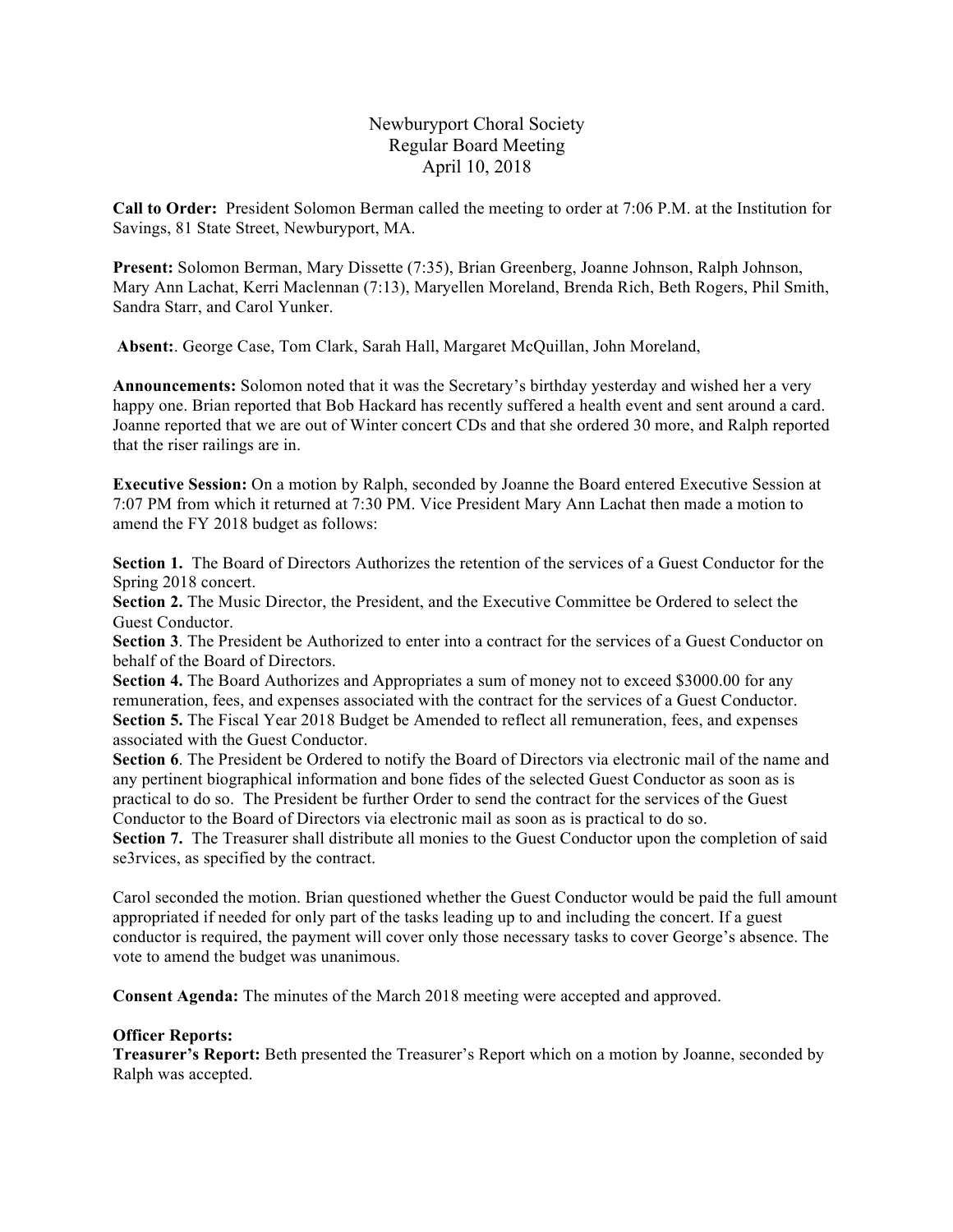**President's Remarks:** Solomon praised and thanked board members for carrying on and doing their jobs.

## **Committee Reports**:

**MCC Gateway Grant Site Visit:** Mary Ann noted that we have made the first cut in this process and will be having a site visit on April 28<sup>th</sup>. She explained the process, the Cultural Investment Portfolio program, the purpose of the site visit, and what the long-term benefits to NCS could be.

**Scholarship Committee:** Kerri announced that the scholarship winner is Allison Burke of Danvers and asked about the next steps in the process.

**Nominating Committee:** We still have no chair but some progress is being made to fill vacancies. Solomon thanked all those who have notified him that they will be returning to the board. Mary D. asked about the tasks of the chair of the nominating committee. It was noted that we still need to have transitional documents for each position.

**Director Actions:** Solomon explained the requirements of Board member attendance as detailed in the Constitution. The Secretary reported that as of March 30 Tom Clark has missed 3 meetings and Margaret McQuillen has missed 4, and made a motion pursuant to Article IV, Section 4, Paragraph C, Clause 1 of the Constitution that the Printing Director be suspended from the services of the Board. Beth seconded. The motion was unanimously denied.

## **Ongoing Business:**

**Social Media Policy:** Mary Ann highlighted the points and goals of the policy. After much discussion, Ralph made a motion to adopt the policy as submitted. Mary D. seconded and the policy was adopted. Mary Ann will notify the Facebook administrator about the policy and answer any questions.

**Ops Plan Review:** Ralph noted that an item for arranging the police detail should be added one month before the concert. Beth questioned the timing of the budget committee meeting, pointing out that figures from the spring concert would not yet be available. Solomon noted that George had asked for the earlier date last year in order for him to obtain the orchestra members he wanted. This came in response from communication from our orchestra contractor, Peter, who revealed that other organizations in the area have been hiring players earlier each year. It was suggested that the sections of the budget that George would need for orchestra contracts could be approved before the full budget. Finally, after much discussion, it was decided that Beth would contact Peter for more information. Brenda requested the addition of LCC follow-ups before the end of May. Also needing to be added is the MCC Project grant submission by May  $1<sup>st</sup>$ . Mary Ann noted that all approvals for the retreat agenda must be in by June 14.

#### **Spring Concert Overview:**

**Logistics:** Ralph noted that Belleville will be available for setup after April 15<sup>th</sup>. With the large orchestra and more singers, more time will be needed to get things set up.

**Music Director:** Solomon reported that George feels things are going well and that we are about 80% there. We do, however, need a fugue triage.

**Concert Manager:** Phil reported that ticket sales appear to be on track – comparable with previous years. Volunteers are needed to provide food and punch, and we need a hall monitor for Saturday. Janet Nee has agreed to handle the reception.

**Revenue:** Joanne reported that ads are doing okay and some business sponsors still need to be contacted. Mary D. reported that a great deal of follow-up is needed for the individual sponsors. The position needs more than one person doing the work.